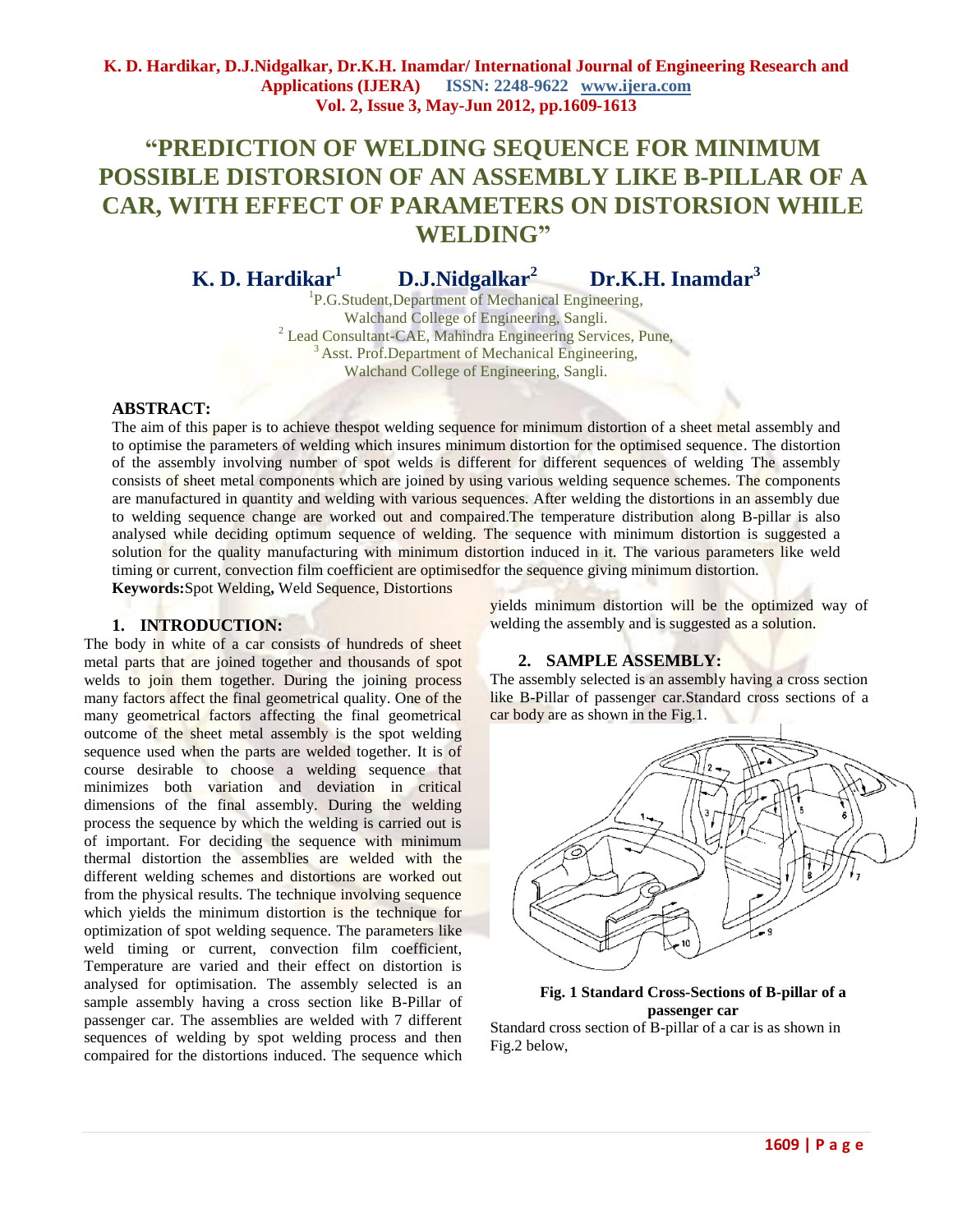

**Fig. 2 B-Pillar C/S of B-pillar of a passenger car**

The B-pillar of a vehicle is the second pillar of the passenger compartment, after the A-Pillar. The B-pillar plays a key role providing strength to the midsection of the vehicle. They also play an important role in protecting the occupants in roll-over incidents.

**2.1 Modelling:**Modelling of B-Pillar is carried out by using CATIA V5-R18 software. Modelling is done for 1mm sheet of material AISI 1045 Steel Sheet which is used for manufacturing of components of assembly.

1. Total available span over which weld spots are distributed is 500mm.

2. Upper B-pillar width is 80 mm while at the bottom it is 100mm.

3. Perpendicular inter-distance between 2 components of a sample B-Pillar is 69.062mm.

# **3. SPOT WELD LOCATIONS AND SEQUENCE OF WELDING:**

The weld spots are located on the flange are as shown below in Fig. 3



## **Fig.3Spot welds and their locations**

On the right flange 6 weld spots are located with inter distances as (All distances specified are cumulative distances from free upper edge of sample B-pillar) $1^{st}$  – 30 mm,  $2<sup>nd</sup> - 110$  mm,  $3<sup>rd</sup> - 210$  mm,  $4<sup>th</sup> - 300$  mm,  $5<sup>th</sup> - 380$ mm,  $6<sup>th</sup> - 480$  mm as shown I the Fig. above. On right flange 5 weld spots are located with inter distances as (All

distances specified are cumulative distances from the free upper edge of pillar) $1^{st} - 10$  mm,  $2^{nd} - 120$  mm,  $3^{rd} - 230$  $\text{mm}$ ,  $4^{\text{th}} - 340 \text{ mm}$ ,  $5^{\text{th}}$  - 450 mm.

**3.1 Actual welding Sequences for spot welding of components: (With reference to Fig. 3).**

- 1. (1-2-3-4-5-6-11-10-9-8-7)
- 2. (1-2-3-4-5-6-7-8-9-10-11)
- 3. (4-3-5-2-6-1-9-8-10-7-11)
- 4. (1-7-2-8-3-9-4-10-5-11-6)
- 5. (1-6-11-7-2-3-4-5-10-9-8)
- 6. (1-6-11-7-2-3-4-5-8-9-10) 7. (1-6-11-7-2-8-3-9-4-10-5)

Spot weld made in two sheets, each 1 mm in thickness, would generate a nugget 5 mm in diameter. The weld time is measured in cycles of line voltage as are all timing functions and hence in a 50 Hz power system. So total welding time is 80ms for each weld and 110VAC, 30A input power system is used for welding.

The snapshot of actual welding is as follows in Fig.4,



**Fig.4 Actual assembly after welding**

# **4**. **MARKINGS FOR THE MEASUREMENT PURPOSE**

(The markings are made on the manufacturing components (7Nos.) as shown in Fig. 5, so that the distortion can be predicted by measuring those points for all the components with the particular sequence of welding.)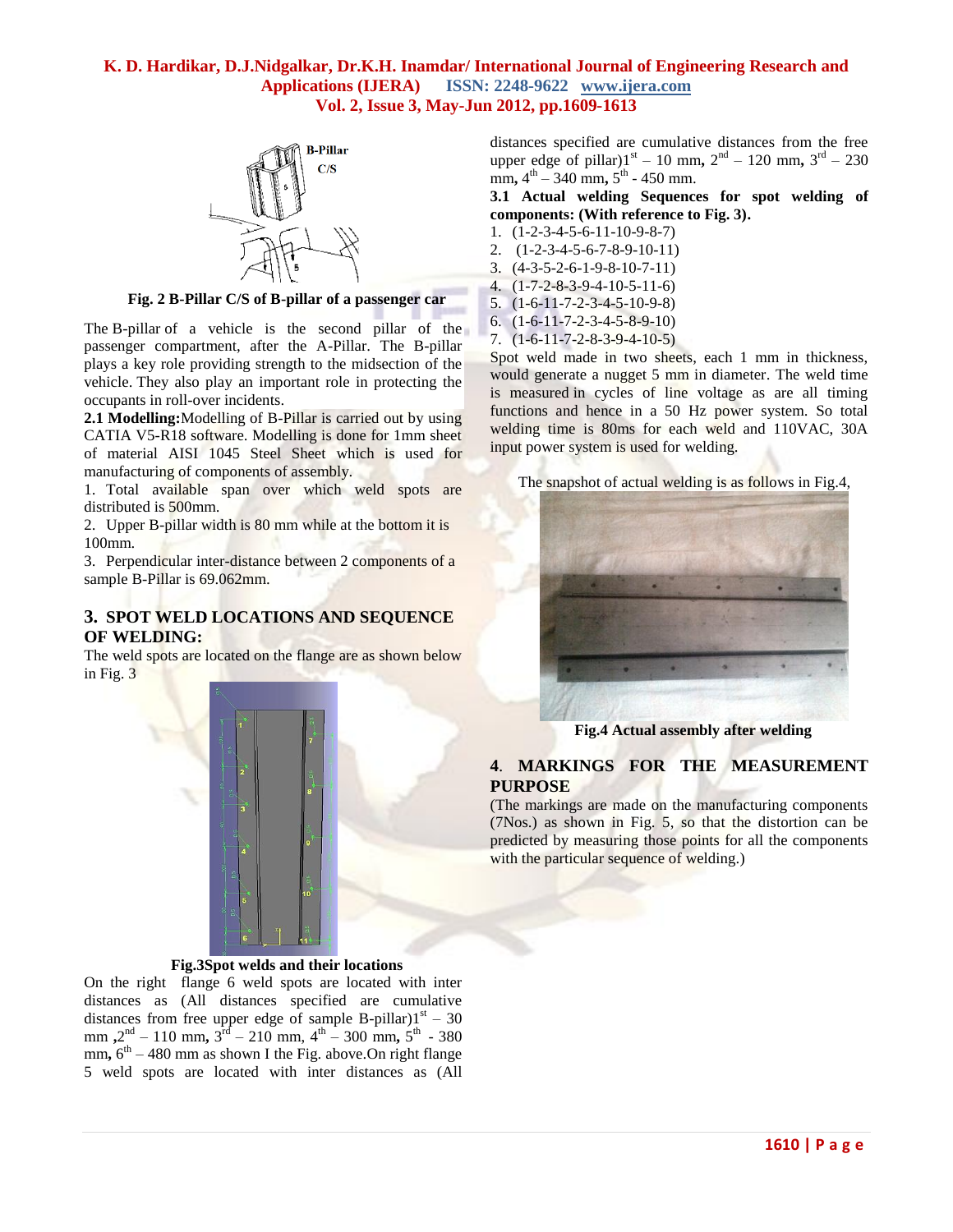

#### **4.1 Deflections considered :-**

1. Bending in a horizontal plane. (For this,points 26-35 are measured on the side edge from a ref. point).

The measurements are done by Trimos. The componentsare welded according to the various sequences. The various timings are recorded for welding time and cooling time as per the sequence of welding. The welding time being constant taken as 80ms for each weld. The timings in between two spots i.e. cooling time is taken from physical welding constraints. The spot temperature on flange i.e.1550 $^0C$ .

The uniform reference temperature provided is  $30^{\circ}$  for the complete analysis shown in Fig.6.



**Fig. 6 Sequence analysis for spots**

The overall minimum and maximum deflections and stress are worked out for all the sequences from which deflections at the marking locations can be found out. The values of distortions are also found at the nodes located at the location of marked points.

# **5. SOFTWARE AND PHYSICAL ANALYSIS FOR DISTORTIONS INDUCED:**

# **5.1.BENDING IN A HORIZONTAL PLANE:**

For this,points 26-35 are measured from a ref. point. From these physical measurement readings the graphs are then

plotted for prediction of the optimum sequence of welding and compared with the software results.

#### **(a) Analysis of Actual Results:**

The graph is plotted with physical measurements for the comparison purpose and is as follows in Fig.7,



**Fig. 7 Graph for actual deflection**

#### **(b) Analysis of Software Results:**

The graph is plotted with software measurements for the comparison purpose and is as follows in Fig.8,



**Fig. 8 Graph for Software deflection**

## **(c) Comparison between Actual and Software Distortions at marked points:**

The comparison graph is also plotted to compare the results obtained from physical measurements and the software measurements of distortions as shown in the Fig. 9.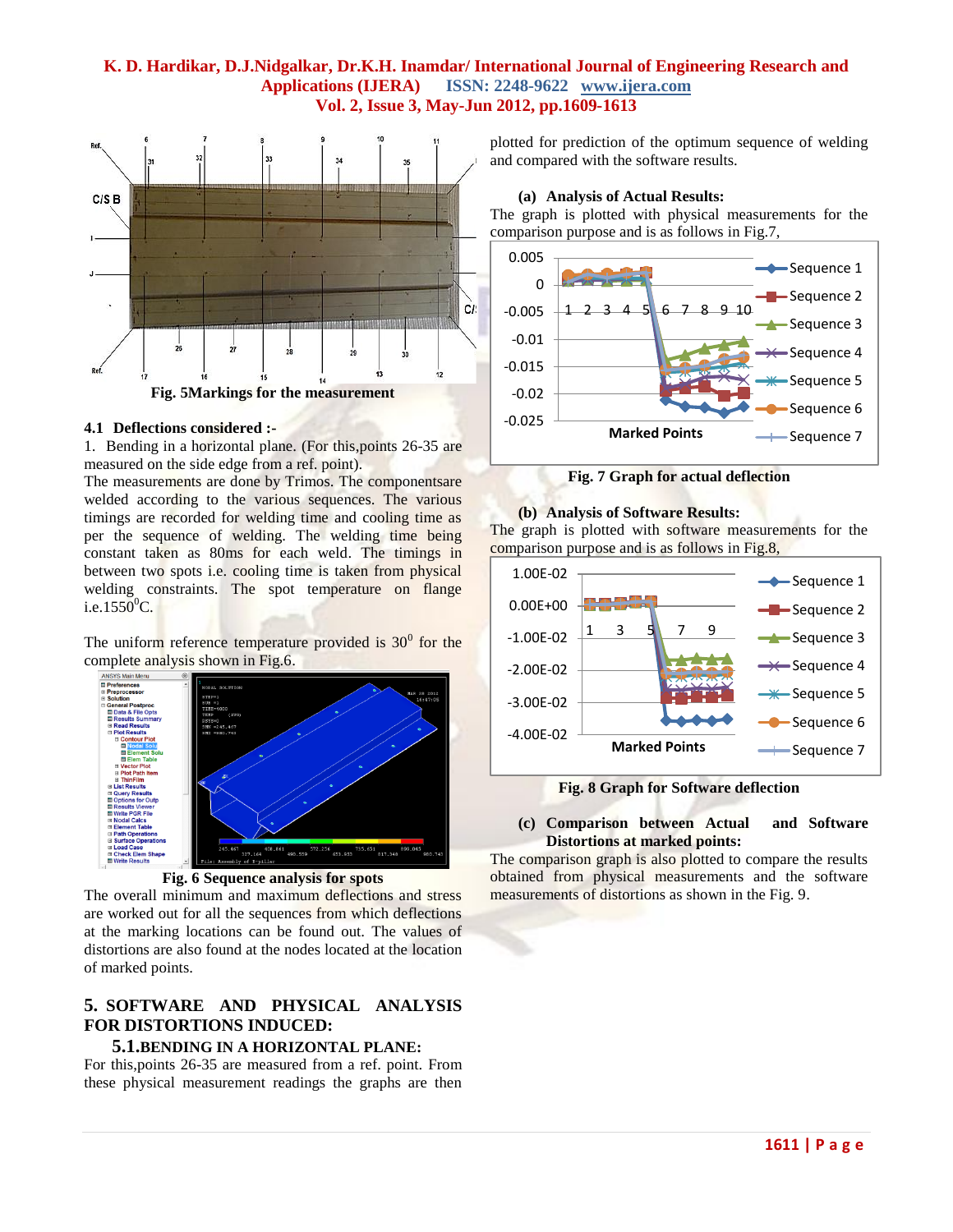

## **Fig. 9Graph for comparison of actual and software deflection**

From the graphs above the optimised sequence of welding is Sequence No.03 i.e. firstly welding the centre spot on left flange i.e.  $4<sup>th</sup>$ , then welding spots alternately and centre spot on right flange i.e.9<sup>th</sup>, then welding the spot alternately on side flange (Sequence as 4-3-5-2-6-1-9-8-10-7-11).

The temperature distribution along the B-pillar is also worked out for 7 sequences of welding. The Sequence No. 03 gives the uniform temperature distribution along the Bpillar and the comparison of temperature distribution for different sequences is as shown in the Fig. 10 below,



**Fig. 10 Graph for Software deflection**

# **6. EFFECT OF WELDING PARAMETERS ON DISTORTION FOR SEQUENCE NO.03:**

The parameters considered are Weld time and Convection Film Coefficient for optimised Sequence No.03and effect on distortion by variation in those is analysed for optimisation.

# **6.1 Weld Time:**

The 3 weld timings 70ms, 75ms, 80ms are taken to study effect of it on distortion. The results are as shown in the Fig.11 below,



**Fig. 11 Distortion variation with weld timings**

## **6.2 Convection Film Coefficient:**

The Convection Film Coefficient is varied in between 6-10  $W/m<sup>0</sup>K$  to study its effect on distortion. The comparison is as shown in the Fig. 12 below,



**Fig. 12 Distortion variation with Convection Film Coefficient**

# **7. CONCLUSION:**

1. From various field visits with car shops it is found that selecting the proper welding methodology and welding sequence is of prime importance. Also the distortion of assembly will reduced drastically by choosing proper sequence.

2. Sequence no. 3 i.e. firstly welding the centre spot on left flange i.e.  $4<sup>th</sup>$ , then welding spots alternately and centre spot on right flange i.e.9<sup>th</sup>, then welding alternately. i.e. (Sequence as 4-3-5-2-6-1-9-8-10-7-11) is the best possible minimum possible solution for welding the B-Pillar assembly and is validated by both physical as well as software analysis.